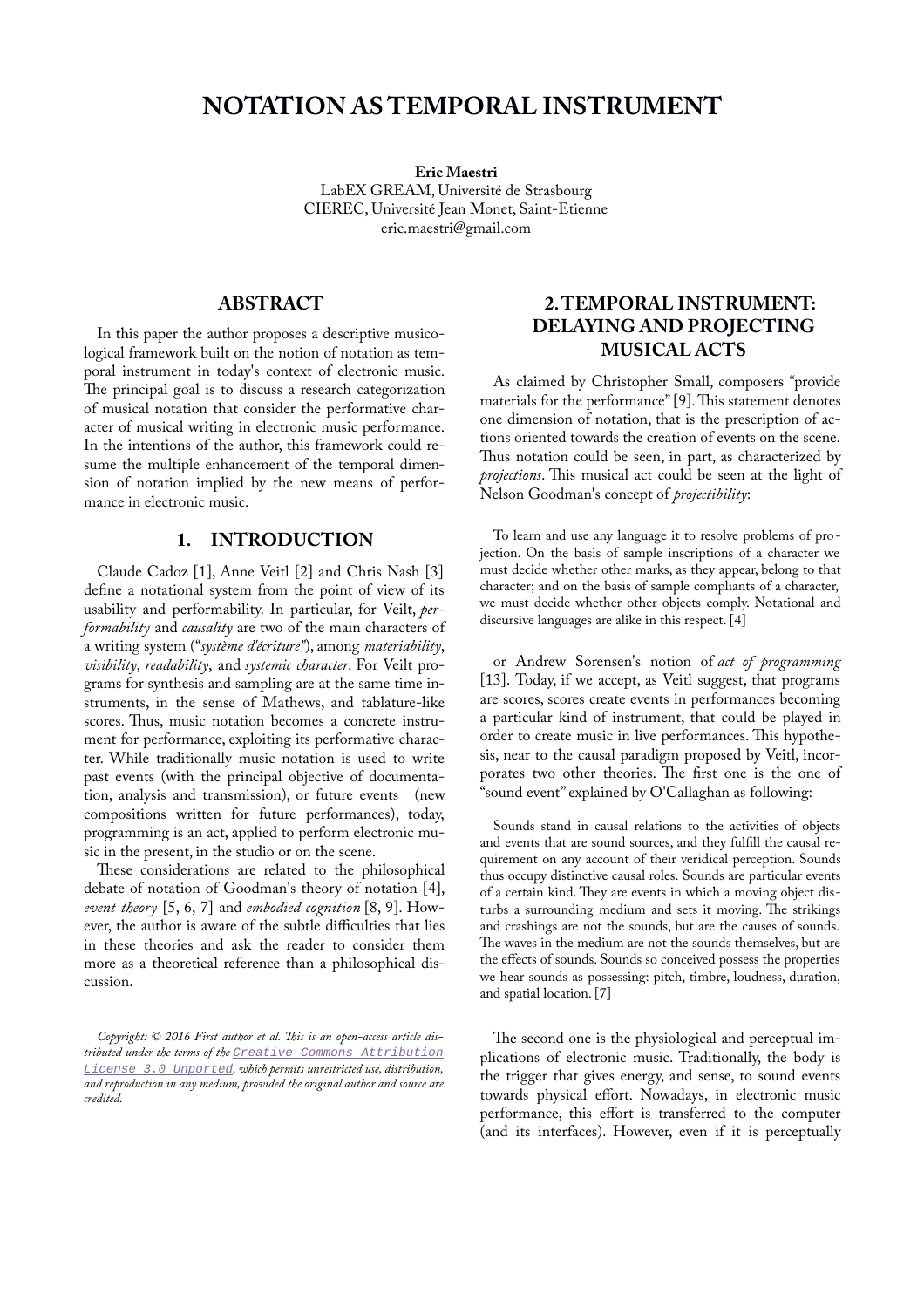weakened, in this evolution the causal aspect of notation rests fundamental. In fact notation projects movements in time, prescribing causalities in the future and synthesizing possible causalities of the past: it embodies, in the case of human or digital performer, information for the performance. Notation, used as compositional instrument, is characterized by projections of movements in virtue of the absence of the physicality of the sound and of the performer. But, as traditionally, even in electronic music the composer projects sound objects in time in an intersubjective dimension. Thus the score includes, implicitly, the body of the performer (human or digital) in a unique musical act that starts from the composition of the score and ends in the public performance of the piece. Performers and composers are entrenched in the same form of projection characterized by different degrees of distance from the gestural and sonic output. The composer uses the score as an instrument, as a temporal and physical interface of abstract interaction in time and space with the body of the performer which aims for it to create the sound event: *scores are extensions of the body of the composer in the body of the performer via the projection of the instrument represented by the score* [10]. That creates a singular temporal dimension based on the absence and presence of the instrument: the composer constructs absences and the performer reconstructs the projected presences. In recent electronic music's performances the composer, which write the score on the scene programming the music, correspond with the performer. It seams to the author of this paper that writing become a performative instrument.

As instruments are spatially related with sound and connected directly to the body of the performer, notation is just behind the performative gesture, temporally related with the gestural causality of sound. In electronic music programming is, for instance in *live coding*, a performative act. Consequently emerges a new dimension of notation as instrument (in the sense that it relates sound to gesture) that is not only instrument of the past (memory) and future (projection) but also of the present (performance). This development, in the idea of the author, is due to the new dimension of prescription that electronic music means imply. These forms of prescription, in notation, express, anyway, two forms of causality realized traditionally for the human body and today for the electronic body, the loudspeaker.

## **3. TWO DIMENSIONS OF PRESCRIPTION:** *ERGOGRAPHIC* **AND** *PHONOGRAPHIC*

In the case of a "traditional notation" the sound event is created towards prescription of body movement. In the electronic music programming prescribe via the computer the movements of loudspeaker's membrane. We propose the notions of *ergographic* and *phonographic* in order to highlight two different kind of notation: the first one is used to prescribe movement of the body, controlling the instrument; the second one is conceived to control the movement of the loudspeaker. *Ergographic* defines prescription of movement as causes of sound based on the notion of note. In *Ergographic notation* composer indicates implicitly (or explicitly in the case of tablatures) the movements that must be used, interpreted, performed to create the resulting sound, as result of a final musical act. *Phonographic notation*, prescribes the movement of the loudspeaker towards the elaboration of information by the machines, indicating the precise parameters that compose the resulted sound.

## **4. NOTATION AS INSTRUMENT OF THE PAST, OF THE PRESENT AND OF THE FUTURE: NEW TIMES OF MUSIC NOTATION**

Starting from this framework the author will try, in the last part of the paper, to propose a topology of notations from the point of view of their performative aspect. We define the structure of instrument-notational intentionality into three temporal dimensions and associate new means for musical notation to the following categories: notation of the past, notation of the present, and of the future.

#### **4.1 Notation of the past**

Notation is used to reconstruct a possible origin of a recorded sound event. It has the objective to represent, extract and transmit informations from a past event, recorded or memorized. The programs that allows the translation of information are numerous and used as basis of MIR analysis. Recently: Sonic Visualizer, MirTool Box, Tony etc. [11, 12].

#### **4.2 Notation of the present**

Notation as instrument of the present is conceived as a concrete performative means. The intentionality, as a complex amalgam of informations and projections is realized in the very moment of the transcription. Thor Magnusson [13] and Andrew Sorensen [14] provide through *Live Coding* examples of this new kind of instrumental relationship with notation. In a similar manner the live notations of Chris Fischer [15], Ryan Ross Smith [15] and Richard Hoadley [16] are instrument-notations built on an improvisational environment based on the instantaneous interpretation on the sign projected on the screen. This new form in instrumental relationship based on short term projections of prescriptions to the performers exalt the scenic presence of the notational means and in-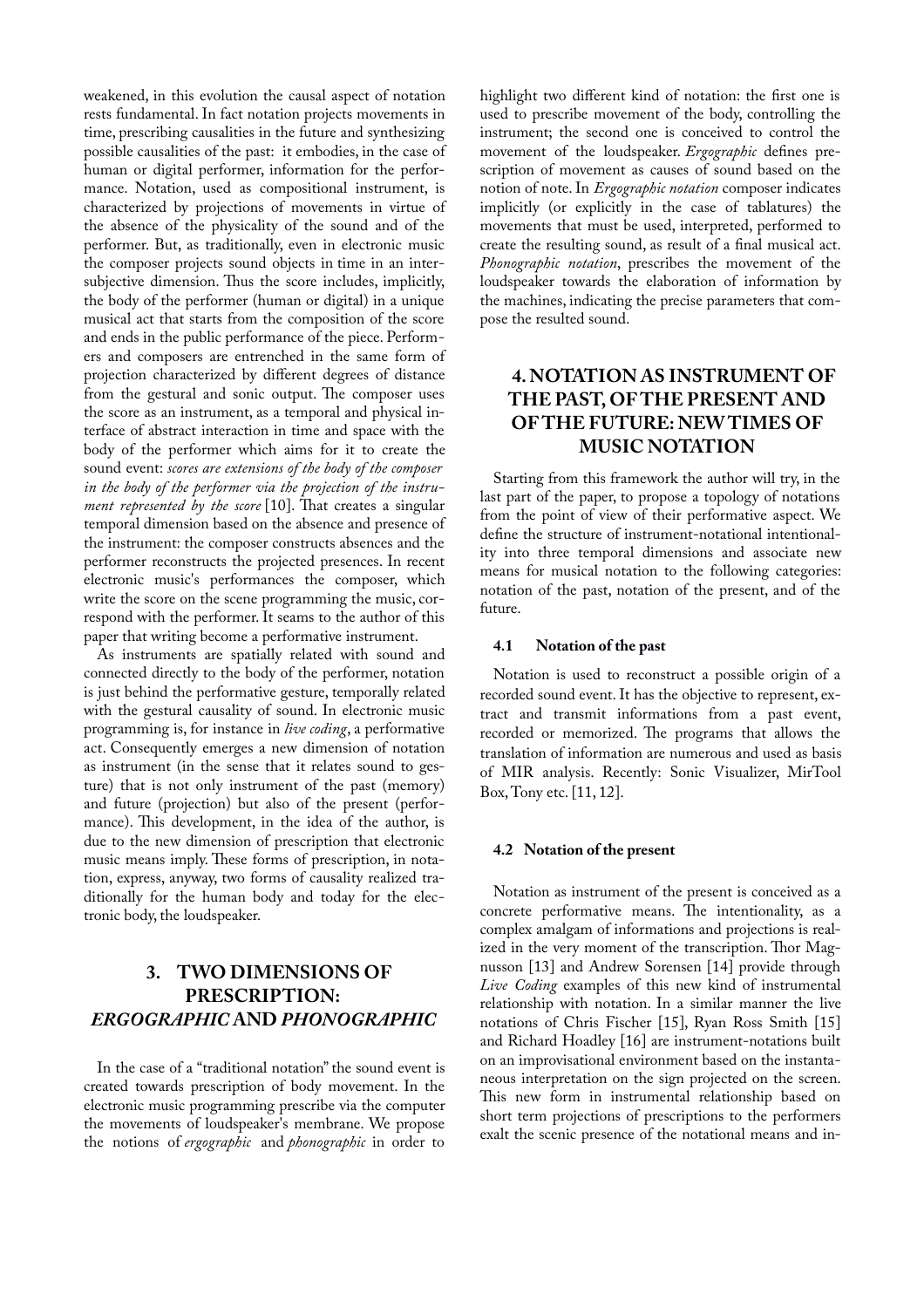tegrate the act of writing with the traditional act of performing. In this context we can define two sub-dimensions related with two types of direct performance of notations oriented to the creation of instantaneous sound events.

*Notation as instrument of the present on composer's "table*": it corresponds to the studio dimension related with composition, in which the composer works in a quasi-perfomative environment with the computer. Thus the distance between the writing and the result is diminished: traditional scores, sketches, representations that allow the composer to control simulations in the sense of present intentionality projected in the immediate future, delayed and scaled in the direction of the further future. In addition to the traditional instruments of CAC there are more recent examples: Pierre-Alexandre Tremblay's *thinking inside the box project* [17], Rodrigo Costanzo's *dfscore* [18], Daniele Ghisi and Andrea Agostini's *bach* [19] etc.

*Notation as instrument of the present, on the scene*. The other one is on the scene, in which the score is used to create performances: *Live Coding*, score generated, read and interpreted at the same time and live notations: Chris Fischer, Ryan Ross Smith , Richard Hoadley, Cat Hope, Lindsay Vickery [20] and Aaron Wyatt [21]. This is the case for *Distant Mirrors* by Jean-Baptiste Barrière who claims:

In this way, *Distant Mirrors* intends to put the performers in a situation similar to the "state of dream", in which you can recognize some elements but not all of them, many being alternately close or strange, in which you never know exactly what is going to happen next, you just have to adapt to the enigmatic course of events, and create your own interpretation of dreams [22].

Coherently with these developments Andrew Sorensen and Henry Gardner state that

An *act of programming* is usually considered to sit firmly within the context of "software development", with the latter being the active process behind the production of "software products". In this view, causal actions made by the program- mer target the design and notation of a formal specification for *future* action by a computing system. [14]

#### **4.3 Notation of the future**

This dimension was the standard one of notations in the whole history of music. This approach still characterizes the actual compositional practice, extended via the instantaneous interaction in the studio. However, this typical interaction in western music is still represented, as in TENOR 2015 by Carlo Laurenzi and Marco Stroppa [23] and Pedro Rebelo [24].

### **5. FURTHER DEVELOPMENTS**

This research has the objective to present a perspective that considers the musical act of writing, notating, as part of the musical act of performing. From the point of view of musicological research this framework has the objective to provide three descriptive categories for notation as instrument musical practices in electronic music. The author think that the proposed categorization could be part of a larger project of classification caracterized by the temporal features of notational-instruments. In fact the new tools for music notation and representation emerge under the notion of temporal instrument, that include the notion of *projectibility*, defined by Goodman, the notion of *embodiment* and *sound event,* and Anne Veitl's researches about the causal paradigm that se proposed. The new tools of music representation and performance provide a large reservoir of examples capable to support this perspective highlighting the new possibilities of the projections of actions, differed intentionality, in musical writing. Author's hope is that this framework can help researches to categorize the recent musical practice and to define, in the future, a topology of new notations from the point of view of performativity and temporality. Next developments will be characterized by the analysis of the new tools for music notation in relation with the enhancement and the depth of the theoretical framework proposed here.

### **6. CONCLUSIONS**

Notation was traditionally used to prescribe future musical events. The new means for performance and notation break the temporal dimension of standard notation enlarging an essential element of notations, that is *performability*. Our research has the objective to frame theoretically this general problematic resumed under the definition of *notation as temporal instrument.* This definition is a direct consequence of the remarkable reduction of the theoretical distinction between the inner space of intentionality and the outer space of performance. At the same time this new performative territory from musical notation is already inscribed in the evolution of electronic means since the development of Music III. Nowadays notation is used to project intentionality in the present, the future and to reconstruct the past. The author try, with these framework, that is still in progress, is an attempt to provide a simple categorial means that allow a topology and more in deep description of new means for notation and performance in electronic music. The new notational techniques enlarge the temporal possibilities of the Instrument defining it as an instrument for the performance, a veritable performative means.